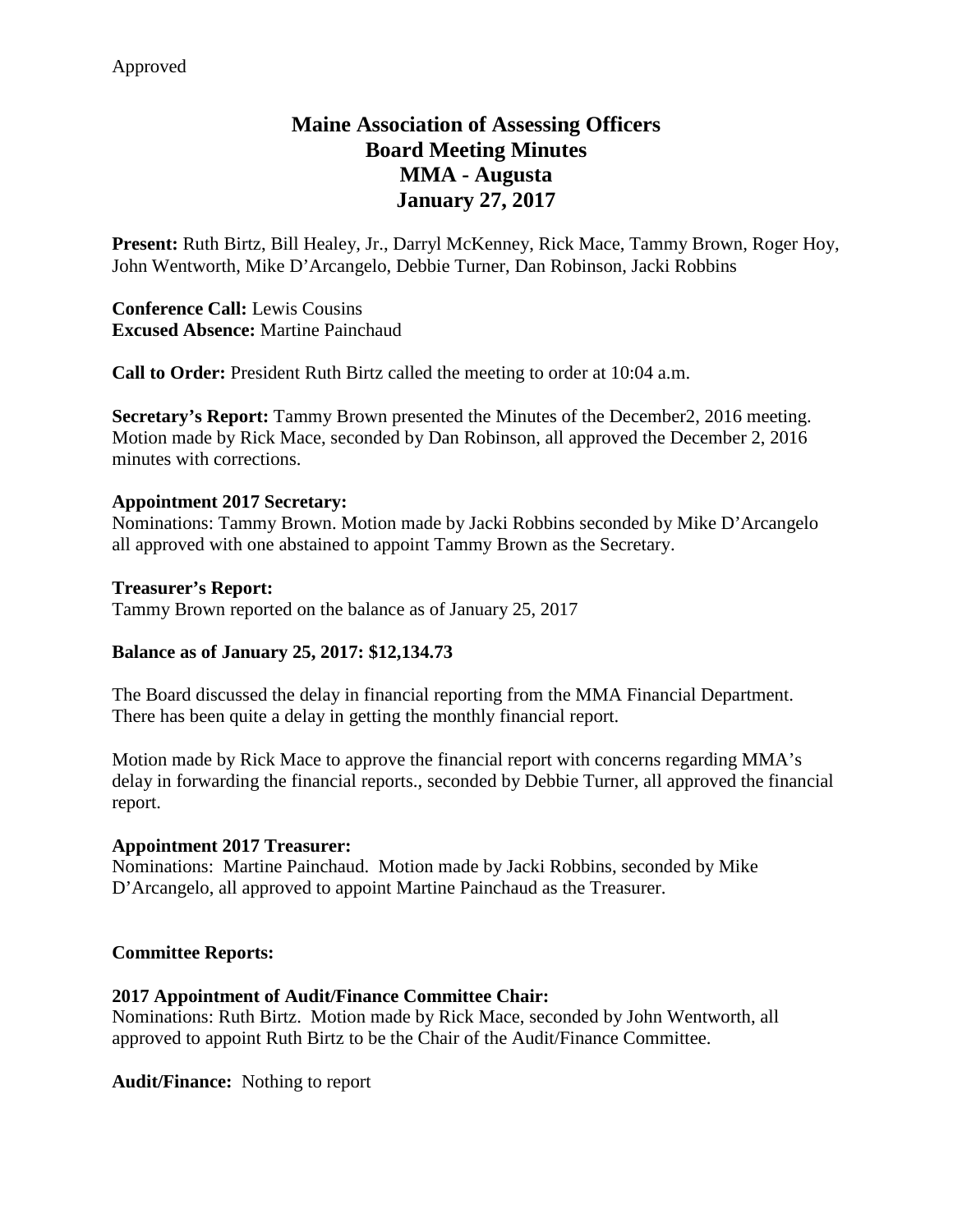#### **2017 Appointment of Calendar/Advertisers Committee Chair:**

Nominations: Lewis Cousins. Motion made by Rick Mace, seconded by Dan Robinson, all approved to appoint Lewis Cousins to be the Chair of the Calendar/Advertisers Committee.

**Calendar/Advertisers:** Lewis Cousins reported that 110 letters have gone out to potential advertises.

## **2017 Appointment of Newsletter Committee Chair:**

Nominations: Ruth Birtz, Motion made by Mike D'Arcangelo, seconded by Debbie Turner, all approved to appoint Ruth Birtz to be the Chair of the Newsletter Committee.

**Newsletter:** President Ruth Birtz reported the January issue has gone out. She thanked Tammy for her assistance with this issue. Ruth reminded the board that she needs articles for the next issue.

## **2017 Appointment of Ethics Committee Chair:**

Nominations: Jacki Robbins Motion made by Rick Mace, seconded by Darryl McKenney, all approved to appoint Jacki Robbins to be the Chair of the Ethics Committee.

**Ethics:** Jacki Robbins had no ethics issues to discuss.

## **2017 Appointment of Legislative Committee Chair:**

Nominations: Mike D'Arcangelo. Motion made by Roger Hoy, seconded by Debbie turner, all approved to appoint Mike D'Arcangelo to be the Chair of the Legislative Committee.

**Legislative:** Mike D'Arcangelo reported on the recent 706 case that involved Bill Van Tuinen's personal property report. He encouraged the Board member to read the ruling in this case.

## **2017 Appointment of Membership Committee Chair:**

Nominations: Roger Hoy. Motion made by Bill Healey, Jr., seconded by Dan Robinson, all approved to appoint Roger Hoy to be the Chair of the Membership Committee.

**Membership:** Roger Hoy reported there are 255 paid members as of December 31, 2016, Roger will forward a copy of the membership list to Lewis.

## **2017 Appointment of Awards & Scholarship Committee Chair:**

Nominations: Tammy Brown. Motion made by Darryl McKenney, seconded by Debbie Turner, all approved to appoint Tammy Brown to be the Chair of the Awards & Scholarship Committee.

**Awards & Scholarship:** Tammy Brown reported there have been no applications for scholarships. There also have been no nominations for Assessor of the Year.

#### **2017 Appointment of Technology Chair:**

Nominations: Dan Robinson. Motion made by Bill Healey, Jr, seconded by Darryl McKenney, all approved to appoint Dan Robinson to be the Chair of the Technology Committee.

**Technology Report:** Dan Robinson had question about who he should contact regarding the website. He stated he reached out to Joan but had no response from her yet. He will follow up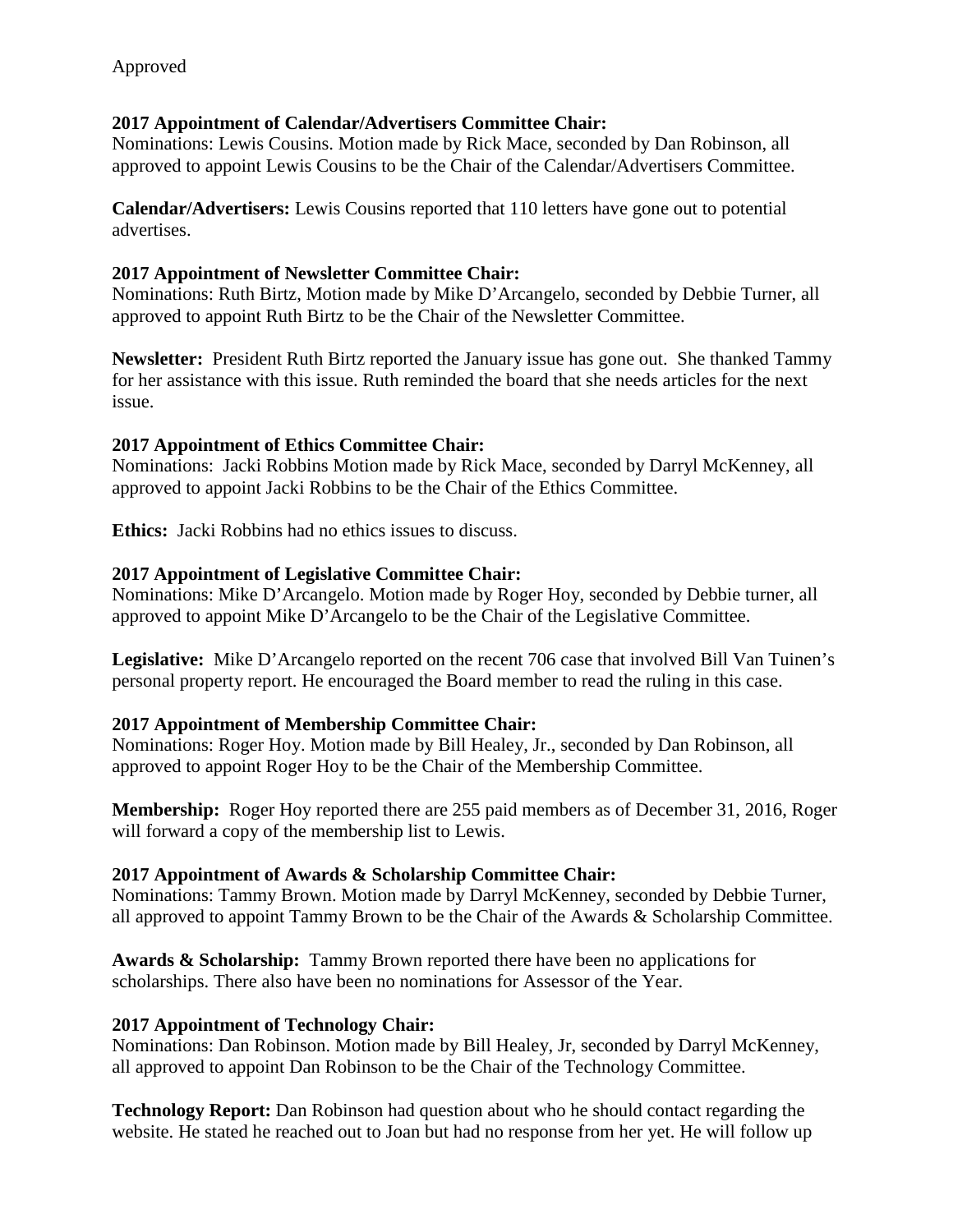with Joan. There was some discussion about the presentation done by Kerry Leitchman about his wireless system that he presented at the Vision Users Group meeting.

# **2017 Appointment of Executive Board:**

Nomination: Rick Mace. Motion made by Dan Robinson, seconded by Darryl McKenney, all approved to appoint Dan Robinson to be the Chair of the Technology Committee.

**Executive Board:** Rick Mace had nothing to report.

# **2017 Appointment of Education Chair:**

Nomination: Bill Healey, Jr, Motion made by Dan Robinson, seconded by Darryl McKenney all approved to appoint Bill Healey, Jr. as Chair of Education.

**Education:** Bill Healey reported he is working on ideas for sessions for Fall Conference. He noted that Technology & 101 Assessing sessions were very good.

# **2017 Appointment of Conference Committee Chair:**

Nomination: Debbie Turner. Motion made by Bill Healey, Jr, seconded by Dan Robinson, all approved to appoint Debbie Turner as Chair of Conference Committee.

**Conference Committee:** Debbie Turner asked if we were going to include Code Enforcement Officer sessions at this year's fall conference. She noted enrollment was down in this session in 2016. The Board supports continuing to offer CEO sessions at the fall conference. Dan Robinson will contact MBOIA President Paul Demers to discuss topics for the fall conference.

There was some discussion about the setup for the speaker podium in the conference room. It was suggested that the podium be set deeper in the seating area.

# **2017 Appointment of Historian Chair:**

Nomination: Darryl McKenney. Motion made by Dan Robinson, seconded by Rick Mace, all approved to appoint Darryl McKenney as the Historian for MAAO.

**Historian:** Darryl McKenney discussed the historical assessment books he was given. He also handed out some assessment historical data from the 1800's. He asked Tammy to prepare some of this information for the next newsletter.

## **New Business:**

**Budget Proposal for 2017:** Tammy Brown presented the proposed 2017 budget. Motion made by Rick Mace to approve the 2017 Budget with projected expenditures of \$30,127 and projected Revenues of \$30,820, seconded by Dan Robinson, all approved the 2017 Budget.

**Northern Maine Spring Workshop:** Set for April 14<sup>th</sup> to be held at Northern Maine Development Commission in Caribou. Lewis discussed the educational offerings for this workshop. MMA will get the materials needed for this workshop to Lewis.